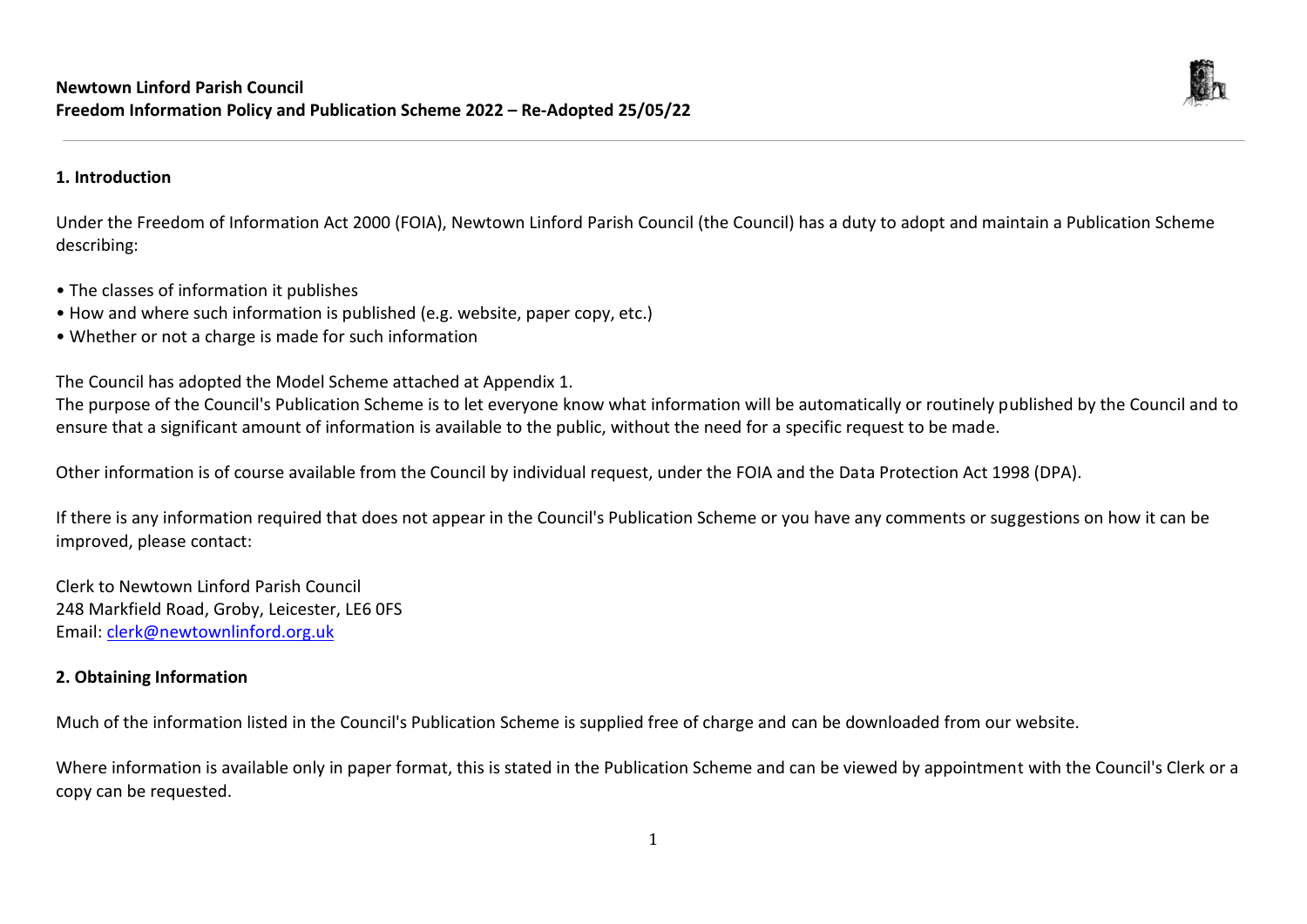# **3. Information not contained within the Publication Scheme and Exemptions**

The FOIA created a general right of access to information, it also set out information that the Council does not have to make available for specific reasons, called exemptions. This is information that, if published, might prejudice the health, safety or security of the Council, its staff, systems, services or property or breached an individual's Data Protection rights.

If information is requested but is covered by an exemption the Clerk to the Council will tell the applicant in writing why the Council has refused the request and quote the relevant exemptions. If the information requested is not disclosed, the applicant can ask the Information Commissioner to review the Council's decision. The Information Commissioner's Office is the Government department that oversees and enforces FOI. They can be contacted by the following link: [www.ico.gov.uk](http://www.ico.gov.uk/)

#### **4. Data Protection**

You have the right to request access to the information we have on you. You can do this by contacting our Data Information Officer at [clerk@newtownlinford.org.uk](mailto:clerk@newtownlinford.org.uk)

### **5. Charges**

The Council's Fees and Charges are stated at the end of the Publications Scheme. Unless otherwise stated, publications listed in our Publication Scheme are supplied free of charge.

If administration costs exceed £450, to enable a Freedom of Information request to be met, then the Council is able to charge the requestor for the administration costs in meeting the request.

A charge may be made for photocopies.

### **6. Management of the Council's Publication Scheme**

The Council is responsible for the adoption and maintenance of this Policy and the Publication Scheme.

### **7. Review of the Freedom of Information Policy and Publication Scheme**

The Council Freedom of Information Policy and Publication Scheme was approved on 5<sup>th</sup> May 2021 and will be amended periodically as necessary. The Scheme will be reviewed annually.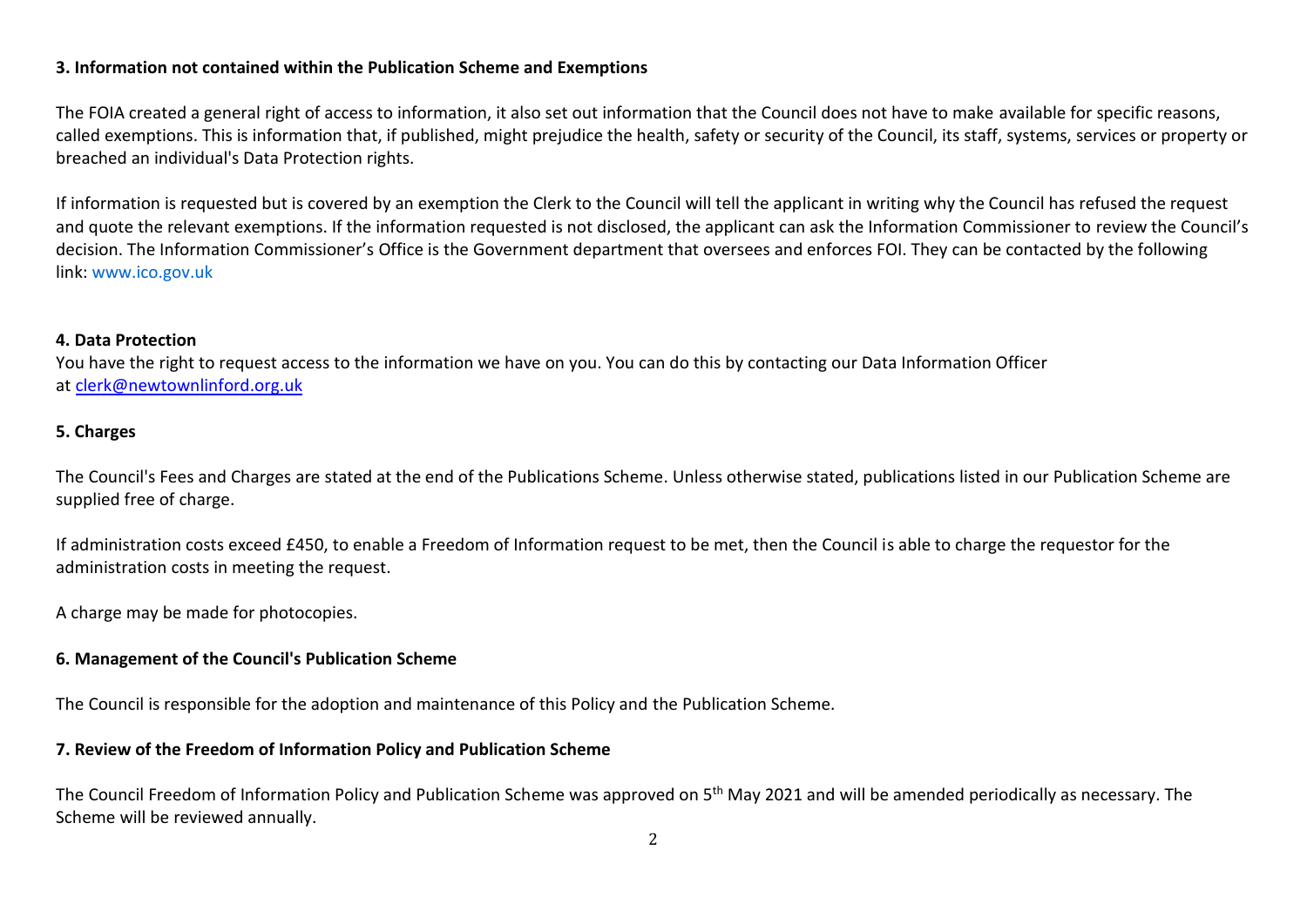# **Appendix 1 - Publication Scheme**

| Information to be published                                                                       | How the information can be obtained | Cost      |
|---------------------------------------------------------------------------------------------------|-------------------------------------|-----------|
| Class 1 - Who we are and what we do                                                               |                                     |           |
| (Organisational information, structures, locations and contacts. This will be current information |                                     |           |
| only)                                                                                             |                                     |           |
| Who's who on the Council and its Committees                                                       | Email                               | Free      |
|                                                                                                   | Hard copy from Clerk                | 10p/sheet |
|                                                                                                   | Website                             | Free      |
| Contact details for Parish Clerk and Council Members (where published)                            | Email                               | Free      |
|                                                                                                   | Hard copy from Clerk                | 10p/sheet |
|                                                                                                   | Website                             | Free      |
| Location of main Council office and accessibility details                                         | 248 Markfield Road,                 |           |
|                                                                                                   | Groby,                              |           |
|                                                                                                   | Leicester, LE6 OFS                  |           |
|                                                                                                   | Open by appointment only            |           |
| <b>Staffing Structure</b>                                                                         | Email                               | Free      |
|                                                                                                   | Hard copy from Clerk                | 10p/sheet |
| Class 2 - What we spend and how we spend it                                                       |                                     |           |
| (Financial information relating to projected and actual income and expenditure, procurement,      |                                     |           |
| contracts and financial audit. This will be current and previous year only)                       |                                     |           |
| Annual Governance and Accountability Return                                                       | Hard copy from Clerk                | 10p/sheet |
|                                                                                                   | Website                             | Free      |
| Report by Auditor                                                                                 | Hard copy from Clerk                | 10p/sheet |
|                                                                                                   | Website                             | Free      |
| Approved Budget Plan                                                                              | Email                               | Free      |
|                                                                                                   | Hard copy from Clerk                | 10p/sheet |
| Precept                                                                                           | Email                               | Free      |
|                                                                                                   | Hard copy from Clerk                | 10p/sheet |
|                                                                                                   | Website                             | Free      |
| <b>Financial Regulations</b>                                                                      | Email                               | Free      |
|                                                                                                   | Hard copy from Clerk                | 10p/sheet |
|                                                                                                   | Website                             | Free      |
| Grants awarded and received                                                                       | Email                               | Free      |
|                                                                                                   | Hard copy from Clerk                | 10p/sheet |
| List of current contracts and value                                                               | Email                               | Free      |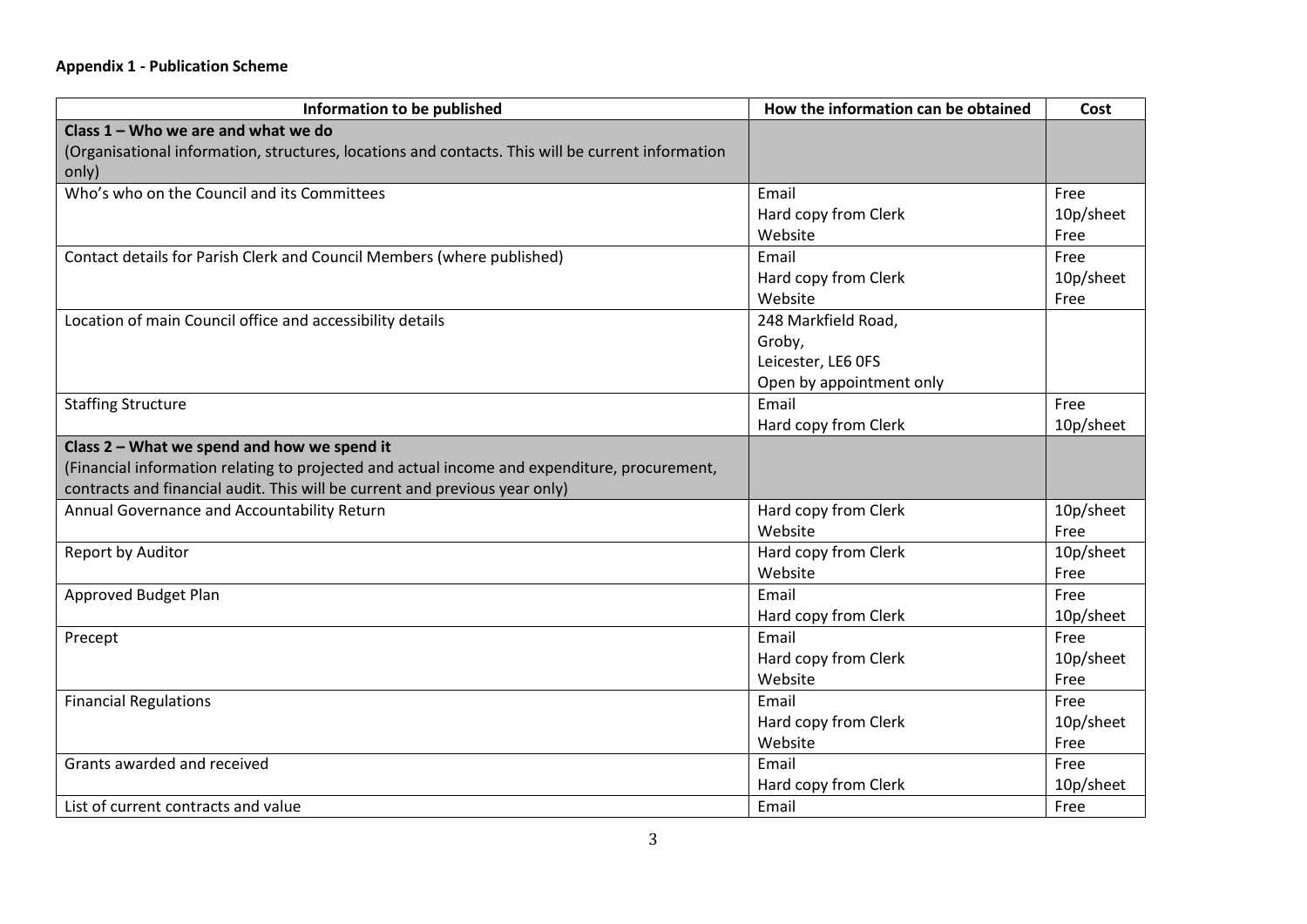|                                                                                                     | Hard copy from Clerk | 10p/sheet |
|-----------------------------------------------------------------------------------------------------|----------------------|-----------|
| Members' allowances and expenses                                                                    | N/A                  | N/A       |
| Class 3 - What our priorities are and how we are doing                                              |                      |           |
| (Strategies and plans, performance indicators, audits, inspections and review. This will be current |                      |           |
| year only)                                                                                          |                      |           |
| Parish Plan                                                                                         | N/A                  | N/A       |
| Annual Report to Parish or Community Meeting (current year)                                         | Email                | Free      |
|                                                                                                     | Hard copy from Clerk | 10p/sheet |
|                                                                                                     | Website              | Free      |
| <b>Quality Status</b>                                                                               | N/A                  | N/A       |
| Local charters drawn up in accordance with DCLG guidelines                                          | N/A                  | N/A       |
| Class 4 - How we make decisions                                                                     |                      |           |
| (Decision making processes and records of decisions. This will be current and previous year only)   |                      |           |
| Timetable of meetings                                                                               | Email                | Free      |
|                                                                                                     | Hard copy from Clerk | 10p/sheet |
|                                                                                                     | Website              | Free      |
| Agendas of meetings                                                                                 | Email                | Free      |
|                                                                                                     | Hard copy from Clerk | 10p/sheet |
|                                                                                                     | Website              | Free      |
| Minutes of meetings (this will exclude information that is regarded as private to the meeting)      | Email                | Free      |
|                                                                                                     | Hard copy from Clerk | 10p/sheet |
|                                                                                                     | Website              | Free      |
| Reports presented to Council meetings (this will exclude information that is regarded as private    | Email                | Free      |
| to the meeting)                                                                                     | Hard copy from Clerk | 10p/sheet |
|                                                                                                     | Website              | Free      |
| Responses to consultation papers                                                                    | Email                | Free      |
|                                                                                                     | Hard copy from Clerk | 10p/sheet |
| <b>Responses to Planning Applications</b>                                                           | Email                | Free      |
|                                                                                                     | Hard copy from Clerk | 10p/sheet |
| Class 5 - Our policies and procedures                                                               |                      |           |
| (Current written protocols, policies and procedures for delivering our services and                 |                      |           |
| responsibilities. This will be current information only)                                            |                      |           |
| <b>Standing Orders</b>                                                                              | Email                | Free      |
|                                                                                                     | Hard copy from Clerk | 10p/sheet |
|                                                                                                     | Website              | Free      |
| <b>Financial Regulations</b>                                                                        | Email                | Free      |